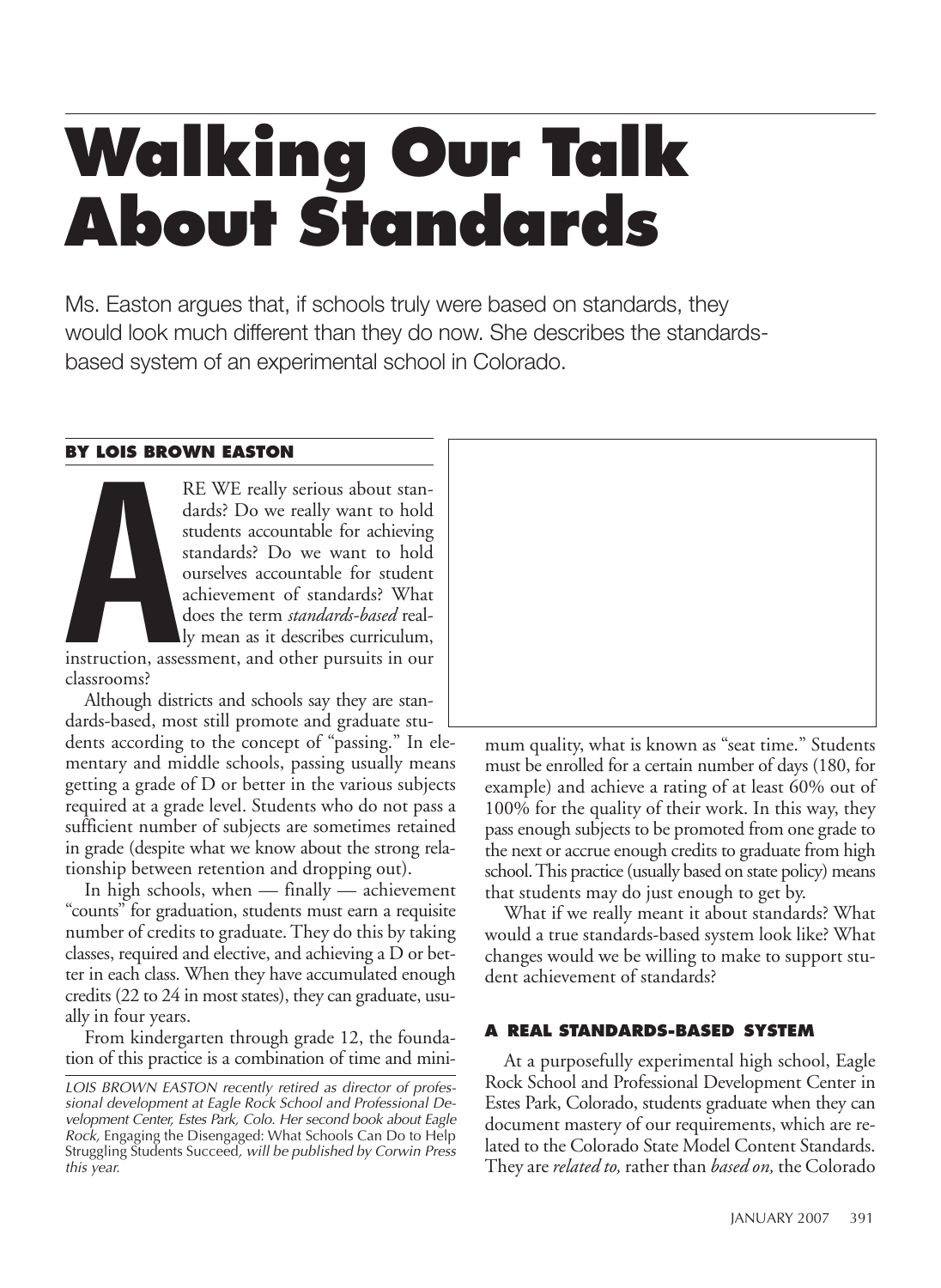standards because Eagle Rock started with its own standards and then made sure the Colorado standards were incorporated into them.

In designing our program, we were so serious about having students master our standards that we decided not to use classes as our unit of credit, as is done in most high schools. Our unit of credit is the standard itself. Classes are just vehicles for learning and demonstrating mastery of a variety of standards. Classes do not count (as subjects would not count if we were an elementary

plans and teach freshman English as they have since they started teaching.

Students document mastery in a variety of ways. Among the tools they have for proving proficiency are these:

• Various types of portfolios: mastery, developmental, working, portfolios of possibilities, reading portfolios;

• Oral delivery: presentations, dramatizations, skits, monologues, scenarios, interviews, panel presentations;

Students work well if they have a rubric before they begin work and even better if they help to create the rubric they will use. When students co-create rubrics with their instructors, they engage in a worthwhile discussion of just what quality looks like.

school). This concept enables us to invent highly engaging classes for students, such as "Blood and Guts" or "Civil?izations" or "Memoirs*.*" Classes do not appear on our transcripts — just the standards that students are expected to master and an indication that they have mastered them. Learning Experience Record Sheets in each student's portfolio provide the proof of mastery.

We also are able to construct interdisciplinary classes since students can work toward mastery of standards in any number of disciplines in the same class. Take the class called "The Renaissance," for example. Students worked on learning and demonstrating mastery of our standards in world history, writing, and the arts through this one exciting class.

Letter grades don't exist at Eagle Rock. Students work until they have demonstrated mastery (which we call "proficiency"). If they do not achieve mastery through one class, they take another, very different class that offers them similar credit opportunities. The next class may be just right for them — appealing to their interests and favoring their learning styles. Thus there is no failure at Eagle Rock; students who do not achieve mastery on their first attempt haven't failed to achieve mastery, they just haven't achieved it yet. The operative word is "yet."

Instructors are in curriculum heaven. They can invent classes that appeal to their own and their students' interests and passions. Students can even help to design (and sometimes teach) classes that excite them. Instructors are very unlikely to pull out last year's file of lesson

• Written delivery: research papers, reports, compositions, poems, dramatizations, action plans, written statements, précis;

• Combined oral and written delivery: projects, demonstrations, videotapes, multimedia presentations, critiques/defenses, project designs, reviews of performance, self-assessments, reflections, communication in a foreign language;

• Other: finished art pieces (visual, dramatic, musical); sketchbooks; journals; test results; others' assessments of performance, work habits, or attitudes; letters from adults or peers verifying learning; use of a planner or organizational device; sign-off sheets; calendar records; physical demonstrations of skills; performance scores over time.

What makes mastery a viable concept is the use of rubrics. Rubrics establish criteria for high-quality performance as well as a scale (of 1 to 6 points, for example) with descriptions of quality at each point for each criterion. Students work well if they have a rubric before they begin work and even better if they help to create the rubric they will use. When students co-create rubrics with their instructors, they engage in a worthwhile discussion of just what quality looks like.

What makes rubrics work is regular collaborative calibration of measures of student work. When staff members get together to look at student work and the rubrics used to evaluate that work, they standardize their notions of quality.

In addition to demonstrating mastery of our stan-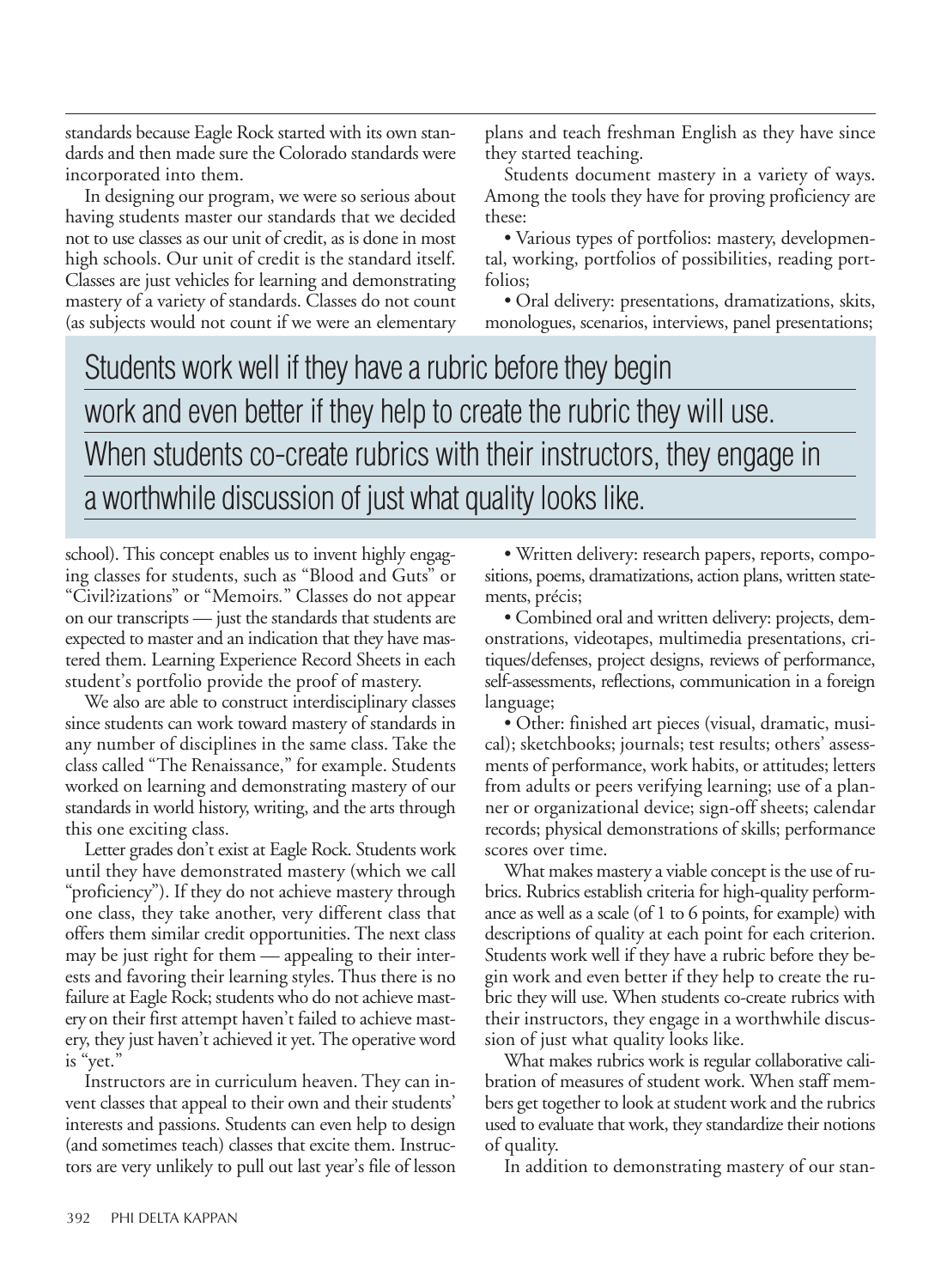dards through classes, students prepare and make public presentations, called Presentations of Learning (POLs), at the end of each trimester and when they graduate. These exhibitions are not about earning credit. They are about learning. Students present to a panel of people from outside Eagle Rock and to their peers and school staff. They make a case that they have learned, reflect on their learning, connect current learning to past learning, and project future learning goals. They analyze themselves as learners. POLs are a very public demonstration of what mastery means. POLs hold accountable not only students but the school as a whole.

When students have documented mastery of most of the requirements for graduation from Eagle Rock, they petition to graduate and prepare to give their graduation Presentations of Learning.

### **MOVING TO TRUE STANDARDS-BASED LEARNING**

In order to create a true standards-based system, schools (and the districts and states that dictate policy related to what schools do) first have to decrease their reliance on testing as evidence of mastery. Tests are a proxy for the real thing — an actual demonstration of what students know and can do. Despite all the pressure we want to place on students (and the teachers and principals in their schools), most tests require students merely to choose answers, perhaps demonstrating true understanding or abilities, perhaps not. Only free-response items, particularly those that require more extensive writing or, in mathematics, "showing work," come close to assessment of the real thing. The only problem with freeresponse items, such as writing assessments, is that they are usually one-time shots, taking as proof of writing ability what students can do in one sitting, rather than letting students revise and edit their work on subsequent days.

Instead of testing, we need to have schools come up with ways students can document mastery. Testing can be one component of documentation of mastery, of course, but schools should also use other forms of assessment, as we do at Eagle Rock.

In order to require documentation of mastery, schools need to be supported in rethinking issues of size and time. Schools must get small enough or reorganize as small schools-within-a-school so that students *can* document mastery. Eagle Rock is, by design, small — at most, 96 students. Eagle Rock runs four half-hour POLs simultaneously four times each morning and four times

each afternoon, for a total of 32 POLs a day. When the school is at capacity (96 students), it takes three days to do the POLs. Graduation POLs are done singly on Thursday and Friday so that everyone can attend. Graduation POLs are one hour long, and the school usually graduates one to six students each trimester.

Because they are required each trimester, POLs eat up as many as nine instructional days a year. Far from being a waste of learning time, however, POLs are probably our most intense times of learning for both students and staff. Students pause in the harried day-today schedule to make sense of what they have learned; instructors pause to consider what students actually know and can do and relate this information to the learning experiences they created during the trimester. The feedback Eagle Rock instructors get from POLs helps them continuously assess the effectiveness of their instruction. POLs are a powerful form of professional learning.

Schools (with the support and encouragement of statelevel and district-level policy makers) need to rethink time. Where is it written that K-8 students should master eight or nine subjects in a nine-month period? Where is it written that a high school career should be accomplished in four years? The nine-month school year, the expectation of equal yearly progress in all subjects, and the four-year high school are artificial constructions, having nothing whatsoever to do with learning.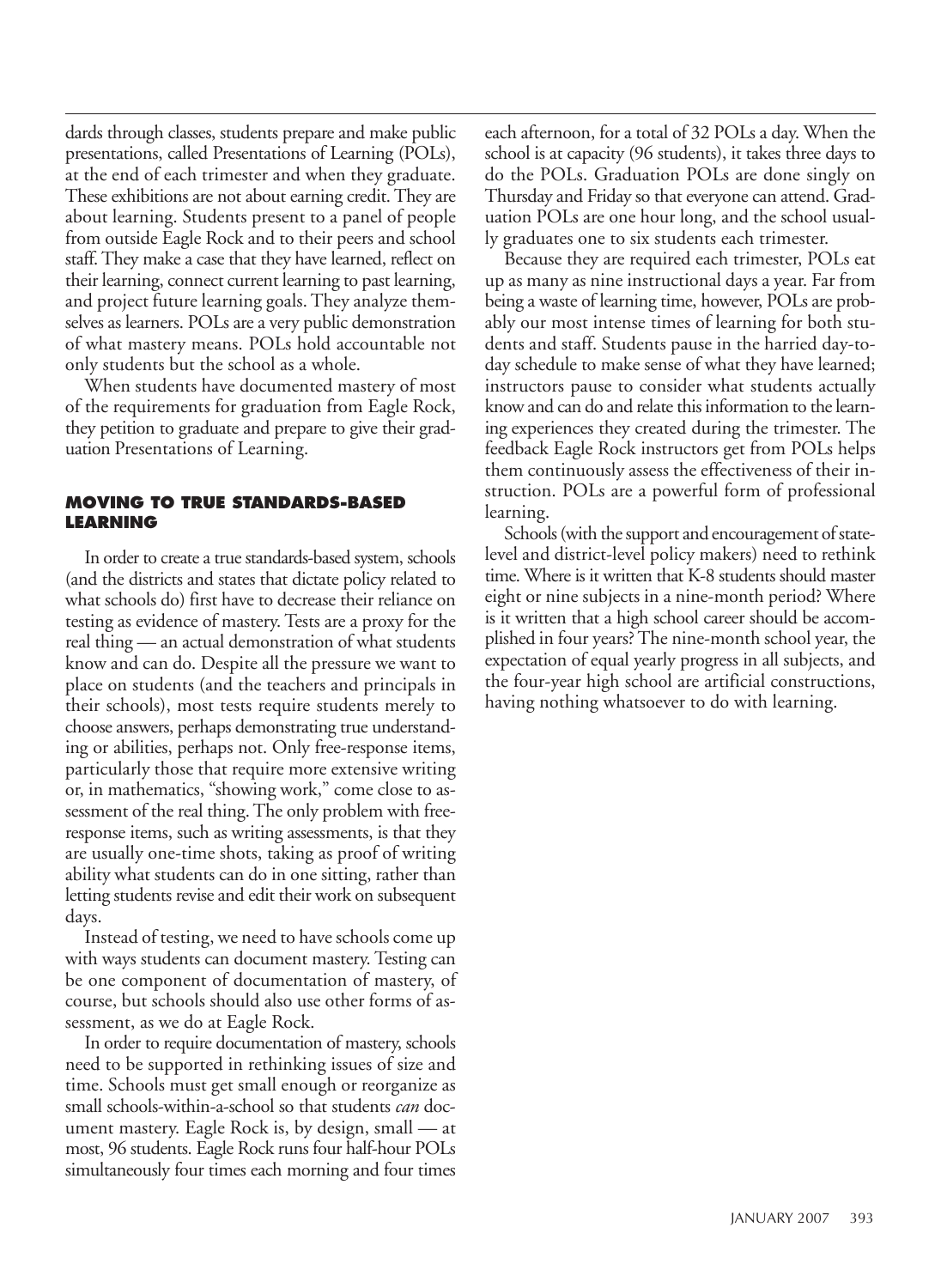At the very least, schools should organize around gradelevel clusters, grouping students, for example, in K-3, 4-8, and 9-12 clusters, with mastery for most expected by the end of the cluster. The most daring schools might do away entirely with grade levels and group students according to their progress in mastering certain standards.

ing, there will be numerous ways to document mastery, learning groups will be smaller, the time for learning will be variable, students will be grouped in clusters rather than in discrete grade levels featuring subjects or classes that need to be passed all at once, and accountability will be rooted in the school's community. States and districts need periodic pictures of how schools are doing

# Students' differing learning needs dictate more than instruction. Their differences also suggest that students should be offered a variety of ways to learn and a variety of ways to document their learning.

Uniformity in terms of time and grouping of students denies one quite obvious phenomenon: students are different. In some way, all students are gifted. In some way, all students are learning disabled. Going for mastery of standards demands that the conditions of learning — particularly time and grouping — recognize these learning differences.

Students' differing learning needs dictate more than differentiated instruction. Their differences also suggest that students should be offered a variety of ways to learn and a variety of ways to document their learning.

Finally, schools must go public both in the creation of their standards and in their accountability for student mastery of standards. Schools should make sure that their standards are the ones the school community (including parents, business owners, and others) really wants. A school's standards should incorporate the state standards in some way but should not be *based* on the state standards. Eagle Rock has standards for personal as well as academic growth because its community recognized that its students needed to work in the affective domain as much as or more than in the cognitive domain.

### **OBJECTIONS**

"But," some readers might say, "this is so hard to do. This means completely rethinking schools. This means renewal. Redesign." Yes. If all students are to meet standards, schools need to change some of the conditions we've thought of as absolute: testing as the primary form of assessment, size of learning groups, time for learning, the way we group students, and the primary level of accountability. Under the new conditions of school— and these pictures are most easily obtained through testing — but state and district testing should be through sampling, not only in different subjects but at different ages each year.

"But," you might say, "what about getting into colleges and universities? Don't they need grades and gradepoint averages and class rank?" University and college admissions offices are somewhat distrustful of grades — an A at one school may mean something very different from an A at another school. College admissions tests have some predictive value. However, if colleges and universities knew exactly what students knew and were able to do, rather than having to depend on grades and test scores, they might have more confidence in their selection decisions.

#### **GRADUATING THROUGH SEAT TIME**

Today, most schools run dual — and contradictory — systems. They say they are standards-based but promote and graduate students on the basis of seat time and passing grades. Students who get passing grades for being in class a requisite number of days but don't demonstrate achievement of standards continue to move from grade to grade and graduate from high school. Students who can demonstrate achievement of standards but don't attend school regularly or earn passing grades are not promoted or graduated.

Graduating through seat time is not good enough for American students. We need to change the fundamental conditions of schooling in order to support the integrity of a system that purports to be driven by standards. To do anything less would be failing our students and ourselves. **K**